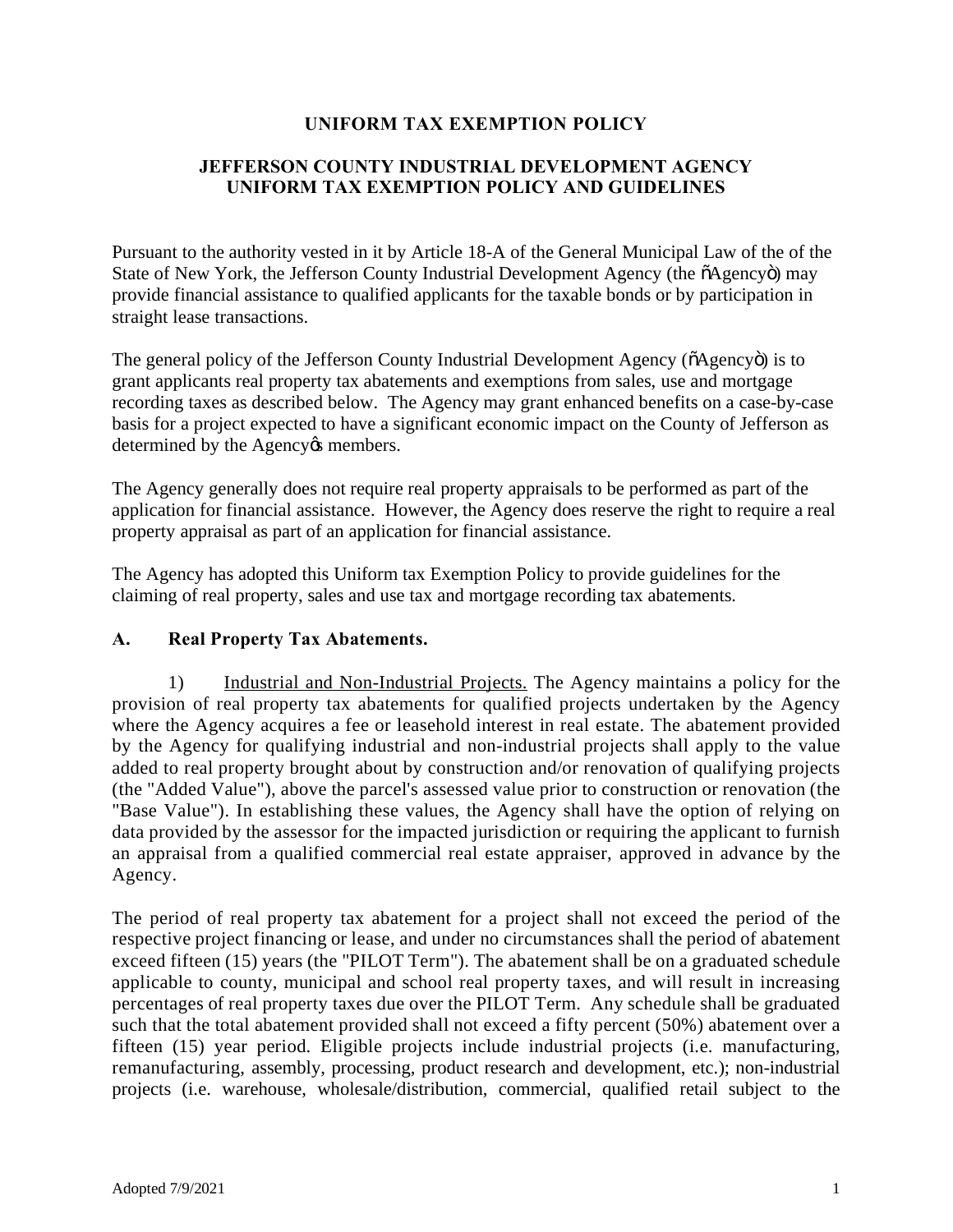limitations of Section 862(2) of the Act, office building, renewable energy (subject to the PILOT terms set forth below) and hotel projects.

2) Renewable Energy Projects The Agency may provide real property tax abatements to renewable energy projects, as defined within the Act to include any project and associated real property on which the project is situated, that utilizes any system or equipment as set forth in Section 487 of the Real Property Tax Law ( $\delta$ RPTL $\ddot{\rm o}$ ) or as defined pursuant to paragraph (b) of subdivision one of Section 66-p of the Public Service Law as added by chapter one hundred six of the laws of 2019, with a rated capacity of less than 20 megawatts AC. The Agency has established a standard PILOT Structure for Renewable Energy Projects, as follows:

- a. Term: The PILOT abatement schedule for Renewable Energy Projects shall be no more than 15 years.
- b. Fixed Payment Schedule for Renewable Energy Improvements: Agency PILOT Agreements for Renewable Energy Projects shall provide a fixed dollar amount per megawatt AC faceplate rating of the project. The payment schedule will include a minimum of two percent (2%) escalator on the prior year<sub>%</sub> payment. Once so calculated, the Agency reserves the right to alter the order in which the payments are made.
- c. PILOT Agreements for Renewable Energy Projects shall also require annual payment of the equivalent of full taxes on the land included within the project facility, which shall be based upon the assessed value as determined by the applicable assessor. Portions of existing tax parcels not included within a project ground lease will remain classified as fully taxable.
- d. Any participation by the Agency in sponsoring a renewable energy project shall take into account whether a project sponsor enters into one or more host community agreement(s).

### **B. Sales and Use Tax Exemptions.**

The Agency maintains a policy for the provision of sales and use tax exemptions for qualified projects undertaken by the Agency. Where the Agency authorizes the undertaking of a project in accordance with the Act and has appointed an applicant its agent to undertake same, the Agency may enter into one or more agreements with such applicant evidencing such appointment and allowing the applicant to purchase and/or lease materials, equipment and taxable services as agent of the Agency. The abatement provided by the Agency for qualifying projects shall apply to purchases of construction materials and equipment rentals and purchases of project related equipment, furnishings and services made as agent for the Agency, and are therefore afforded full exemption from local and New York State Sales and Use Taxes until the project is completed (i.e. certificate of occupancy). Operating and maintenance expenses of projects are not eligible for sales or use tax relief and no sales tax exemption shall be provided by the Agency for purchases and rentals after a project is completed.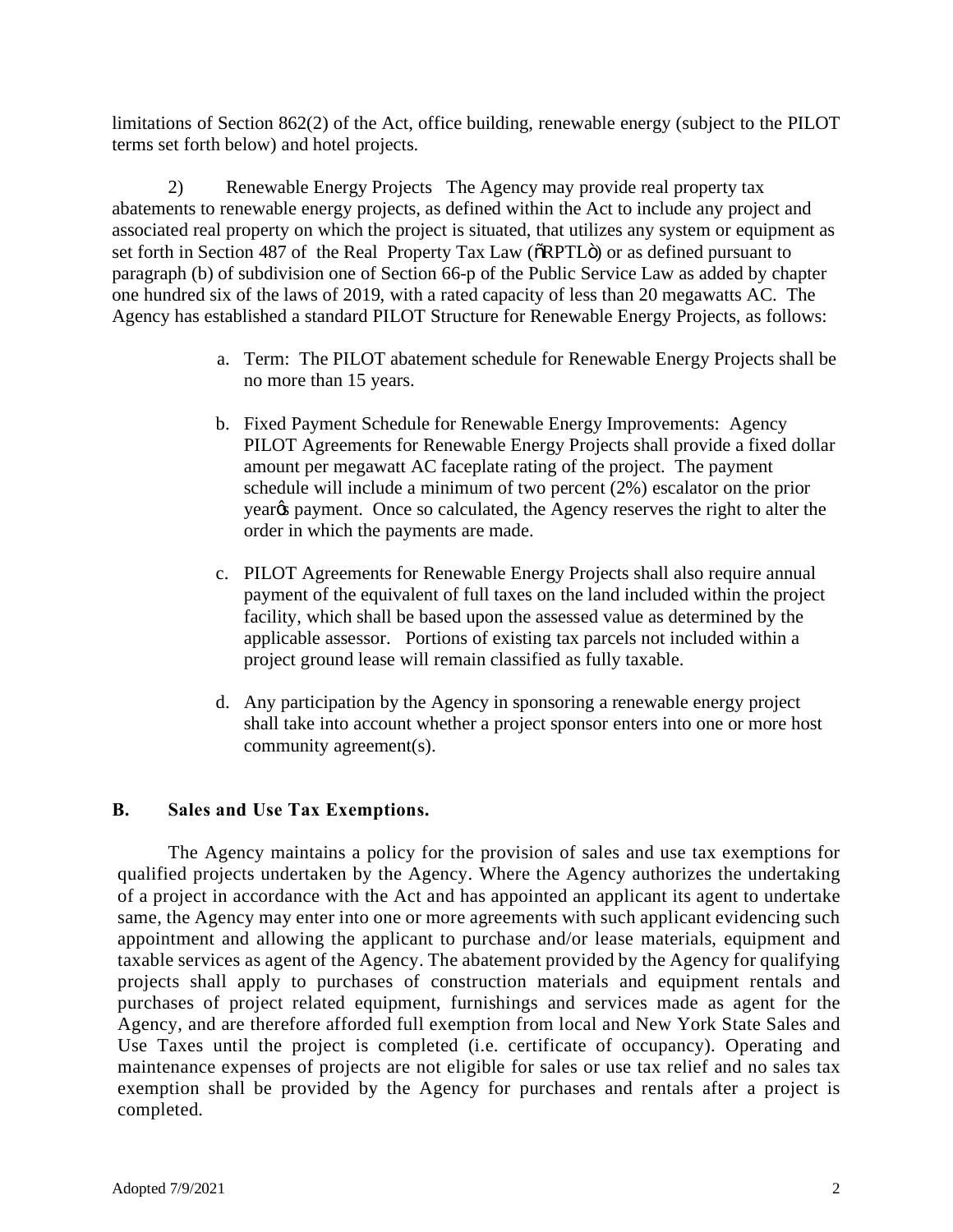All project applicants must agree in writing to file with the New York State Department of Taxation Form ST-340, and/or such other forms as may from time to time be required, and annual statement of the value of all sales and use taxes exemption claimed in connection with the facility in full compliance with Section 874(8) of the Act.

## **C. Mortgage Recording Tax Exemptions.**

The Agency maintains a policy to provide mortgage recording tax exemptions for qualified projects undertaken by the Agency. Where the Agency authorizes the undertaking of a project in accordance with the Act and the applicant secures one or more loans to pay for project acquisition or improvements that will be secured against the project with one or more mortgages, the Agency may participate as a non-recourse mortgagor with the applicant for purposes of exempting any mortgage recording taxes that would otherwise be due and payable but for the Agency's involvement with the project. The Agency's Policy is to permit mortgage recording tax exemptions on all project related financing to the full extent permitted by New York State Law, whether or not the Agency has issued its bonds to finance the Project.

The Agency may, in its sole discretion, permit mortgage recording tax exemptions on non-project related financings, (e.g. second mortgages on the project to secure subordinated indebtedness of the project applicant). In determining whether to permit such exemptions on non-project related financing, the Agency shall consider such factors as it deems appropriate, including but not limited to the use of the property, the degree of investment, the degree and nature of the employment and the economic condition of the areas in which the facility is located.

## **D. Deviations.**

Any project not listed in this policy or any proposed PILOT Agreement, the terms of which are outside the provisions of this policy, as determined by the Agency, shall be treated as a deviation. In accordance with the Act, the Agency shall notify affected taxing jurisdictions prior to undertaking any proposed deviation from this policy and the reasons therefore. Any deviations from the foregoing standard policy shall require the affirmative consent of each affected taxing jurisdiction and will be made only with the specific approval of the Agency's members based on the factors listed in paragraph E to this policy and those described in Section  $874(4)(a)$  of the Act.

# **E. Evaluation Criteria.**

The determination of whether a project is qualified to receive financial assistance from the Agency shall be based on the criteria identified in the Agency's cost benefit analysis and the Application. In making its determination the Agency may consider any or all of the following criteria, no single one of which is determinative:

1) The nature of the proposed project (e.g., manufacturing, commercial, renewable energy, etc.).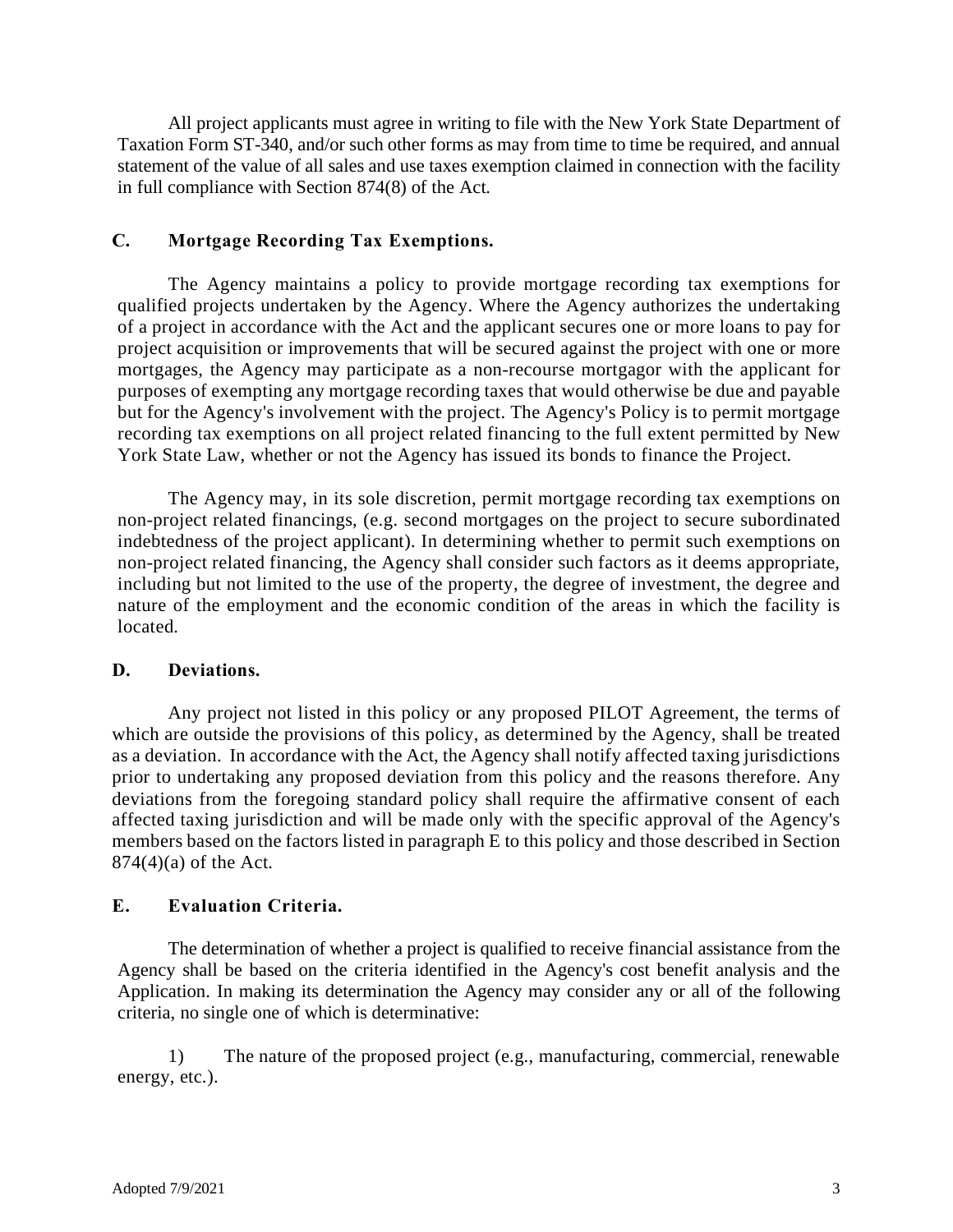2) The nature of the property before the project begins (e.g., vacant land, vacant building, brownfield, etc.)

3) The economic condition of the area at the time of the application and the economic multiplying effect the project will have on the area.

4) The extent to which the project will create or retain permanent, private sector jobs within Jefferson County, the number of jobs to be created/retained and/or the salary ranges of such jobs.

5) The number of construction jobs associated with the project and the extent to which the project utilizes local labor.

6) The estimated value of tax exemptions to be provided.

7) The estimated value of other public assistance.

8) The economic impact of the project and the proposed tax exemptions on affected taxing jurisdictions.

9) The impact of the proposed project on existing and proposed businesses and economic development projects in the vicinity.

10) The amount of private sector investment generated or likely to be generated within Jefferson County by the proposed project.

11) The likelihood of accomplishing the proposed project in a timely fashion.

12) The effect of the proposed project upon the environment and surrounding property.

13) The extent to which the proposed project will require the provision of additional services including, but not limited to, educational, transportation, emergency medical or police and fire services.

14) The extent to which the proposed project when completed will enhance the longterm tax base and/or make a significant capital investment.

The extent to which the proposed project will provide a benefit (economic or otherwise) not otherwise available within the municipality in which the project is located.

16) the contribution of the project to the State's Renewable Energy Goals and emission reduction targets as set forth in the New York State Energy Plan adopted pursuant to Section 6- 104 of the Energy Law.

17) Any other pertinent reasons deemed relevant by the Agency provided said reasons are set further in writing.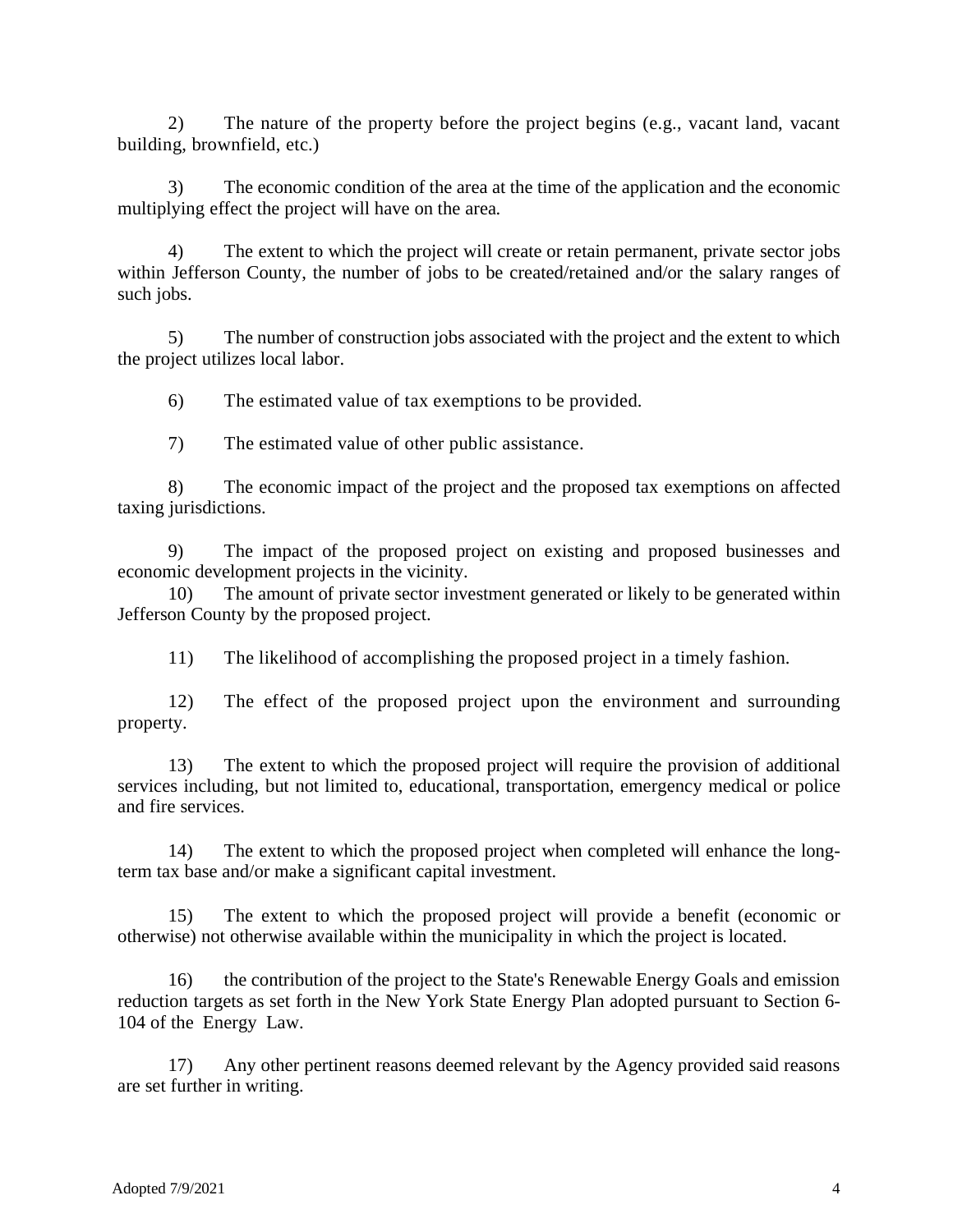# **F. PILOT Agreement Approval Process.**

All applications for PILOT agreements shall be reviewed and evaluated pursuant to the Agency's existing policies, and the applicant shall be required to adhere to these policies for the duration of the PILOT Term. Failure to do so may result in cancellation of the PILOT at the Agency's sole discretion.

The Agency shall comply with applicable provisions of the Act in connection with the provision of financial assistance to any applicant requesting financial assistance of more than \$100,000, including the scheduling and conduct of a public hearing in accordance with Section 859-a of the Act. In addition to public hearing notice requirements contained within the Act, the agency has established the following practices:

1) Prior to conducting any required public hearings for a project, Agency staff shall work closely with representatives of the affected taxing jurisdictions to discuss the proposed project and shall provide each affected taxing jurisdiction with the following materials: (i) a copy of the application submitted to the Agency, (ii) a cost-benefit analysis relating to the project, (iii) a summary of the terms and structure of financial assistance to be provided by the Agency (including proposed PILOT abatement or payment schedule(s); (iv) whether the Agency is considering a deviation from this policy with respect to the proposed project; and (v) any additional information an affected taxing jurisdiction may deem necessary or appropriate to their deliberations.

2) The Agency's final approval of any PILOT Agreement shall be contingent upon the applicant securing all approvals required for the project from any impacted jurisdiction and providing proof thereof to the Agency.

3) The Agency's final consideration and approval of a PILOT Agreement shall be contingent upon compliance with the New York State Environmental Review Act and the regulation promulgated thereunder (SEQRA). For all actions considered to be Type I under SEQRA the Agency shall be considered an involved agency, and the applicant shall be responsible to identify the Agency as such in its submittals to the Lead Agency.

4) Each project receiving any abatement from real property taxes will be subject to a PILOT Agreement in a form acceptable to the Agency and in compliance with the Act. The Agency will consider project factors, similar to those described in paragraph F to this policy, when determining the amounts to be paid under the PILOT Agreement.

5) A copy of the PILOT Agreement will be forwarded to each of the affected taxing jurisdictions within fifteen (15) days of execution. In accordance with Section 858(15) of the Act, unless otherwise agreed by the affected taxing jurisdictions, all PILOT Agreements shall provide that PILOT Payments received shall be allocated among the affected taxing jurisdictions in proportion to the amount of real property tax and other taxes which would have been received by each affected taxing jurisdiction had the project not been tax exempt as a result of the Agency's involvement in the project.